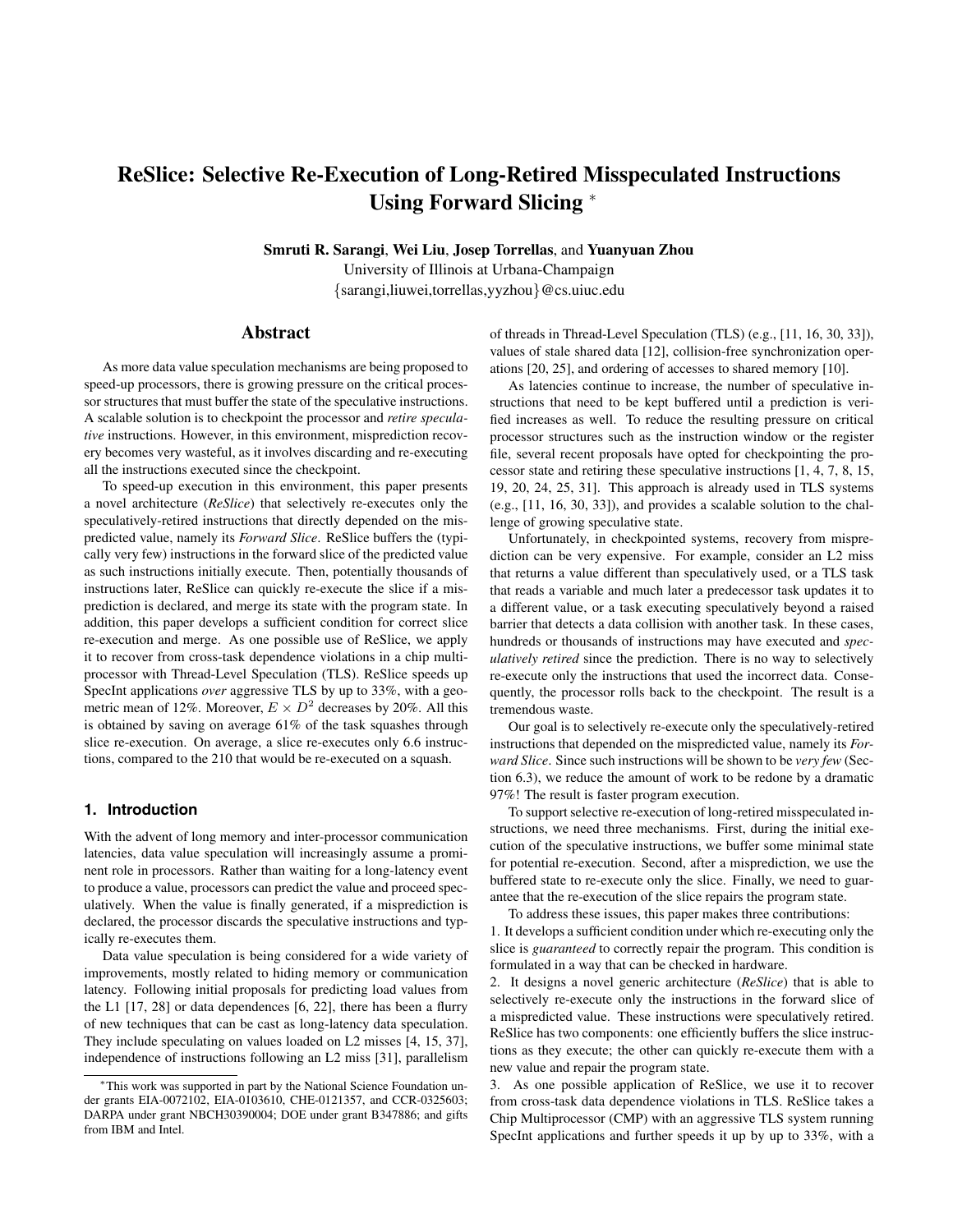

**Figure 1.** A forward slice: slice embedded in a task (a), experimental measures (b), and buffering it for later re-execution (c).

geometric mean of 12%. Moreover, ReSlice decreases the  $E \times D^2$ of the system by 20%. All this is accomplished by saving on average 61% of the task squashes through slice re-execution. On average, a slice re-executes only 6.6 instructions, compared to the 210 instructions that would be re-executed on a squash.

This paper is organized as follows. Section 2 describes prior work; Section 3 presents the condition for correct slice re-execution; Section 4 describes ReSlice; and Sections 5 and 6 evaluate it.

## **2. Prior Work**

To provide background, we describe prior work in the areas of data value speculation, selective re-execution, and slicing.

**Data value speculation** was used in the context of load values from the L1 [17, 28] and unknown data dependences [6, 22]. As memory and inter-processor communication latencies have grown, speculation has come to be regarded as a promising way to increase ILP and TLP. For example, one use is to speculate on the memory values at L2 misses [4, 15, 37]. Another use is to speculate on the independence of instructions following an L2 miss [31]. TLS (e.g. [11, 16, 30, 33]) speculates on the values of a task's live-ins. Coherence Decoupling [12] speculates that a cached word invalidated by the coherence protocol can still be used. SLE [25] and Speculative Synchronization [20] speculate that threads can skip sychronization operations and not suffer data collisions. Finally, [10] speculates that sharedmemory accesses can be aggressively overlapped and not violate the perceived conservative memory model.

As latencies grow, the number of speculative instructions executed until the prediction is verified increases. If these instructions are buffered, they occupy size-critical structures such as the instruction window or register file. Consequently, many of the schemes described [4, 15, 20, 25, 31], including the TLS schemes [11, 16, 30, 33], checkpoint the processor and retire speculative instructions. The same strategy is proposed for checkpointed processors, which typically checkpoint and speculate to reduce stalls or overheads, such as Cherry [19], Virtual ROBs [8], Runahead [24], CPR [1], and Out-oforder commit processors [7]. In all of these proposals, a misspeculation is very costly: potentially many hundreds or thousands of retired instructions are discarded as the processor returns to the checkpoint. Our proposal is to discard and re-execute only a tiny fraction of them. **Selective re-execution** of only the dependent instructions on a misspeculation has been widely studied in processors where speculative instructions are not retired. For superscalar processors, several designs to recover from load misspeculation have been proposed (e.g., [3, 14]), and implemented in processors such as the Intel Pentium 4 [21] and the AMD Opteron [13]. It has been shown [3] that dependence prediction with selective re-execution in processors with small instruction windows can approach the performance of perfect dependence prediction. For more parallel architectures such as the Trace Processor [27] and TRIPS [9], selective re-execution has also been analyzed. In these architectures, speculative instructions are not retired. Instead, the dependence information of the speculative instructions is kept. This information is used to re-issue only the dependent instructions. Unlike all these works, our design retires speculative instructions.

**Slicing** was first introduced by Weiser [34]. Software-based slicing is frequently used for compiler analysis and debugging [35]. This paper proposes a hardware-only solution to improve performance. Related hardware schemes include backward-slicing schemes. Specifically, Moshovos *et al.* [23] proposed a backward slicer that conceptually walks the dataflow graph in reverse. The backward slice is used by a helper thread to prefetch data. Other researchers have also proposed schemes to generate prefetching slices. Chappell *et al.* [5] use a similar backward-slicing mechanism to help predict branches. Note that backward slices are generated very differently than forward slices and are not useful for recovery.

CFP stashes an instruction that misses in the cache plus its forward slice into a buffer [31]. These instructions are skipped and not executed until the requested data returns from memory. In the meantime, the processor executes independent instructions. Such scheme also relies on speculation, since it has to predict, possibly based on unknown register values, what instructions may or may not belong to the slice being skipped. If any such predictions are incorrect, the processor rolls back to a previous checkpoint. In our paper, we explore a different approach, namely continue executing using a prediction and, if the prediction is later shown incorrect, re-execute the slice.

#### **3. Correct Slice Re-Execution**

#### **3.1. Model of a Forward Slice**

The model we use for a forward slice is shown in Figure 1(a). A slice is embedded inside a section of code that we refer to as task. A slice starts with an instruction (typically a load) that sets a register. The register and instruction are called the *Seed* and seed instruction, respectively. The slice is formed with subsequent instructions that are data dependent on the seed through registers or memory locations. For example, in Figure 1(a), the seed instruction is a load into register *R3*. The instruction two positions later belongs to the slice because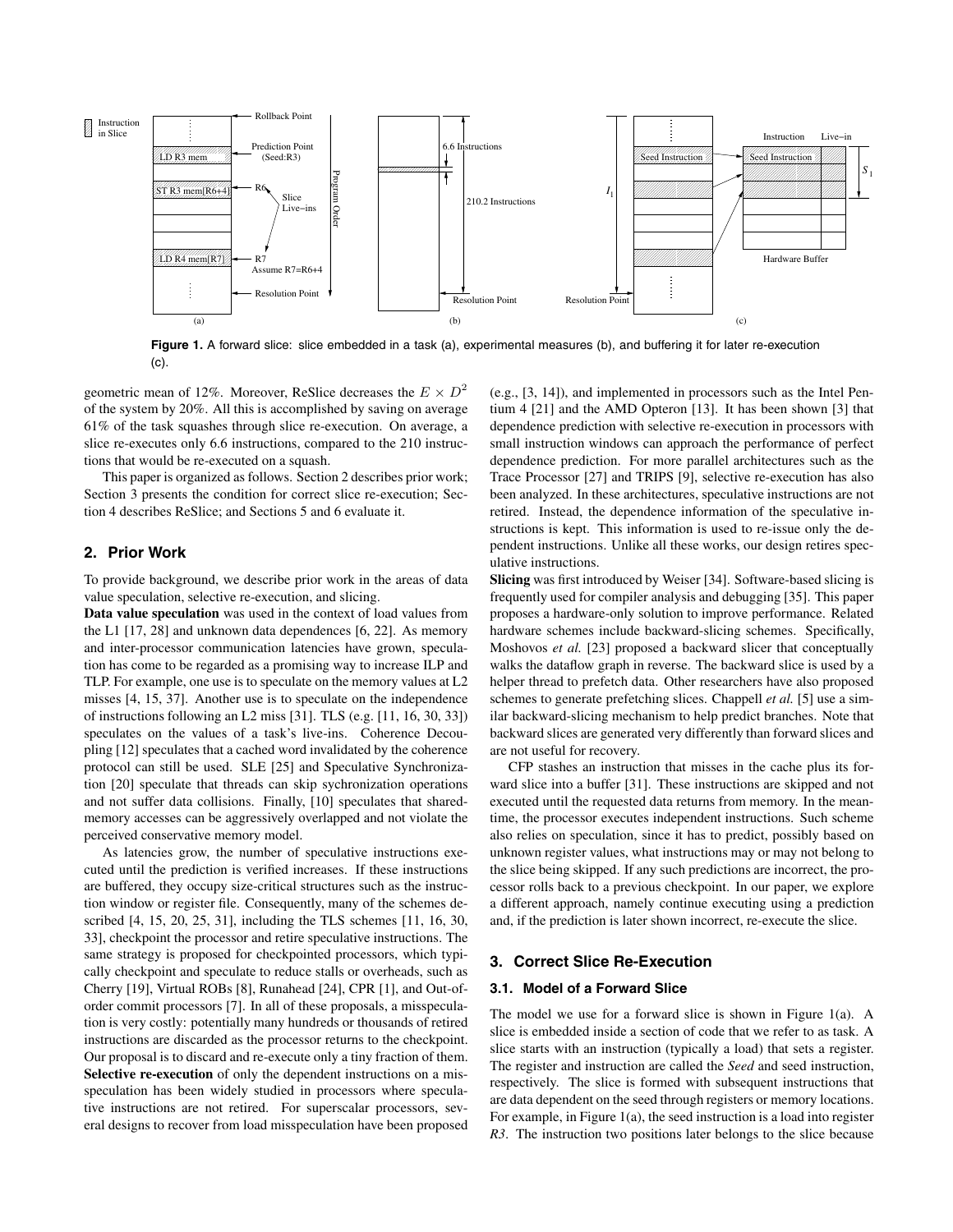

**Figure 2.** Examples of an Inhibiting store, Dangling load, and Inhibiting load. In the examples, the seed's original value was 0x10, while the new value is 0x20.

of a dependence through register *R3*. That instruction is a store to a location that is later read by a third instruction. As a result, the latter also belongs to the slice. In our design, control dependences do not propagate slice membership: the fact that a branch belongs to a slice does not imply that the target and fall-through instructions also belong to it.

A slice has *slice live-ins*, which are values that the slice uses without first defining them. They can be the contents of registers or the contents of memory locations. In Figure  $1(a)$ , the live-ins are the contents of registers *R6* and *R7*.

When a task executes, we identify three key points. The *Prediction Point* is where the prediction for the seed value is made. The *Rollback Point* is where the processor checkpoints. Sometimes, the Rollback and Prediction points coincide — for example if we predict the return value of a long-latency load and checkpoint at the same time. In other cases, the Rollback point precedes the prediction. For example, in TLS, the Rollback point is where the speculative task is spawned, while the Prediction point is at a load that may cause a violation. Finally, the *Resolution Point* is when the prediction is verified or rejected. In our examples, this is when the processor receives the requested datum from memory, or a cross-thread dependence violation is detected in TLS. Based on the seed value, a misprediction may be declared.

In conventional checkpointed systems, as soon as a misprediction is declared, execution returns to the Rollback point and the whole task is re-executed. With ReSlice, on a misprediction, the slice at the Prediction point is re-executed, and then execution resumes at the Resolution point.

Figure 1(b) shows the average conditions experimentally measured in the TLS system of Section 6.3 for SpecInt applications. The distance between the Resolution point (or end of task, whichever is earlier) and the Rollback point is 210.2 instructions, while the slice is only 6.6 instructions (not all contiguous). Consequently, in a dependence violation with misspeculation, TLS with ReSlice *only reexecutes 3%* of the instructions that TLS would otherwise re-execute!

## **3.2. Why Correct Slice Re-Execution Is Challenging**

A slice re-execution is *Correct* only if it repairs the state of the code, enabling the processor to resume execution at the Resolution point. To see why correct re-execution is challenging, consider Figure 1(c). When the task is executed, the instructions that form the dynamic slice of the seed are collected into a hardware buffer, together with the associated slice live-ins. Let  $I_1$  denote all the dynamic instructions executed from the Rollback to the Resolution points, and  $S_1$  the dynamic instructions in the slice (Figure 1(c)). Let  $I_2$  and  $S_2$  be entities similar to  $I_1$  and  $S_1$  for the case in which the task executed with the correct seed value. Since we do not have  $I_2$  or  $S_2$ , we refer to them as *oracular*.

When a misprediction is declared, ReSlice proceeds to re-execute the slice with the correct seed value. Slice re-execution will be correct only if, by feeding the new seed value to the buffered  $S_1$ , we can transform the program state generated by  $I_1$  as if  $I_2$  had executed instead.

The main difficulty occurs because, since the new seed value induces changes to the contents of registers (potentially even registers used to generate addresses), re-executed instructions may read and write *different* memory locations than before. Since memory dependences propagate slice membership, the result may be that instructions that did not belong to the slice in the original run, they now do with the correct seed, and vice-versa (formally:  $S_2 \neq S_1$ ). Unfortunately, as we try to re-execute the slice, only the  $S_1$  instructions are buffered and available! Moreover, even if  $S_2 = S_1$ , it may be hard to supply the correct operand values to the buffered instructions. For example, a re-executed load may now read from a new memory location, and the correct value in that location may be unavailable because it was overwritten by a later write in *I*1.

To identify a sufficient condition that guarantees correct slice reexecution, we isolate the conditions that ensure that: (i)  $S_2 = S_1$ and (ii) all instructions in  $S_2$  can actually read the correct operand values. For simplicity, we limit our analysis to cases where the new seed value does not change the control flow.

Let us first analyze what makes  $S_2 \neq S_1$ . We consider first what causes a new instruction to join the slice in the re-execution, and then what causes an old one to leave it. Figure 2(a) shows why an instruction may join. A store that belongs to both the buffered slice  $(S_1)$  and the oracular slice  $(S_2)$  writes to a different address as it re-executes. In the example, the store is instruction *#2*, which writes to address  $0x10$  in  $S_1$  and  $0x20$  in  $S_2$ . If there was an instruction in the original run  $(I_1)$  that read from the second address, that load now belongs to *S*2. In the example, that load is instruction *#3*. Unfortunately, the load read an incorrect value but, because the load is not buffered in our hardware, we have no easy way to re-execute it. We call the store that causes this problem *Inhibiting Store* (Appendix A presents the formal definition). If we find an Inhibiting store, slice re-execution fails, and we revert to the conventional recovery: roll back to the Rollback Point (Figure 1(a)) and re-execute the task fully.

Consider now when an instruction leaves the slice. An example is shown in Figure 2(b). Again, a store writes to a different address as it re-executes. In the example, the store is instruction *#2*, which writes to address  $0x10$  in  $S_1$  and  $0x20$  in  $S_2$ . If there was a load that was in the buffered slice  $(S_1)$  because it read from the first address, then the load is not in the oracular slice  $(S_2)$ . In the example, that load is instruction *#3*. Consequently, this load, while buffered by our hardware, does not belong to the correct slice. Moreover, it read an incorrect value in  $S_1$  (an incorrectly modified location 0x10). Unfortunately, simply re-executing it would load the wrong value again — we would need expensive support to re-execute the load and its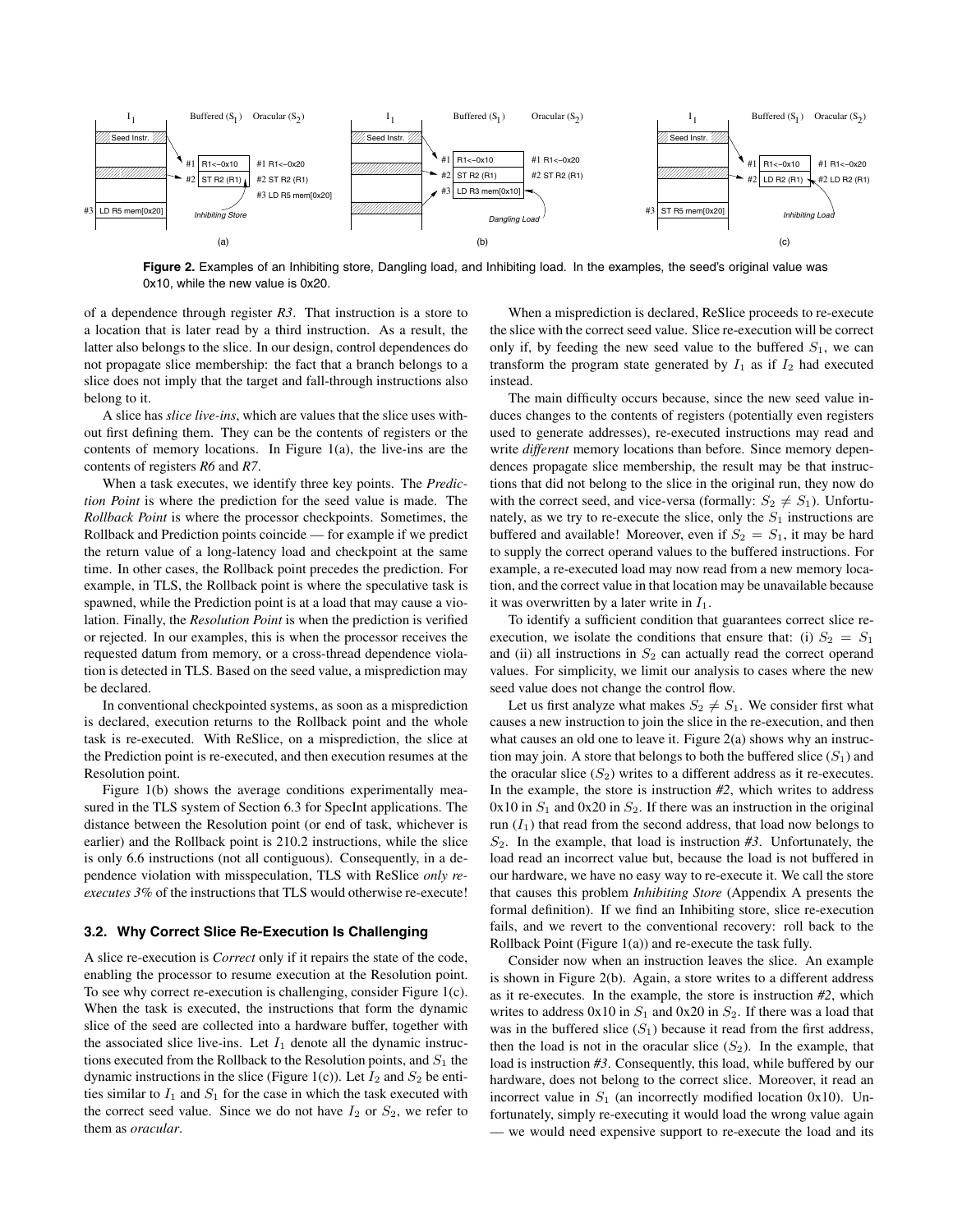forward slice correctly. We call this load a *Dangling Load* (Appendix A presents the formal definition). If we find a Dangling load, slice re-execution fails, and we revert to conventional recovery.

Finally, even if  $S_2 = S_1$ , slice re-execution fails if an instruction in the slice cannot read correct operand values. Instructions always get correct *register* values, since such values are propagated via the slice or from (unchanged) buffered slice live-ins. However, this is not necessarily true for memory operands. An example is shown in Figure 2(c). A load that belongs to both the buffered slice  $(S_1)$  and the oracular one (*S*2) loads from a different address as it re-executes. In the example, instruction  $#2$  loads from address  $0x10$  in  $S_1$  and  $0x20$ in  $S_2$ . If there was an instruction in the original run  $(I_1)$  that wrote to the second address (instruction *#3* in the example), that second address is now polluted. Re-execution of the buffered slice causes instruction *#2* to incorrectly read the value created by *#3*. We call the load that causes this problem *Inhibiting Load* (Appendix A presents the formal definition). If we find an Inhibiting load, slice re-execution fails, and we revert to conventional recovery.

## **3.3. Sufficient Condition for Correct Re-Execution and Merge**

Theorems 3 and 4 in Appendix A prove that, if the control flow path in the slice re-execution is the same as in the original slice execution, and there are no Inhibiting stores, Dangling loads, or Inhibiting loads, then: (i)  $S_2 = S_1$  and (ii)  $S_2$  instructions can read their correct operands. This is a sufficient condition for correct slice re-execution. Note that it is still possible and acceptable that a given instruction in the slice accesses a different address in the original slice and in its re-execution.

After re-execution, we must merge the state generated by the slice with the up-until-now-speculative program state. The number of cases that can successfully be merged depends on the level of architectural support present. For example, some merge cases may require to undo incorrect cache updates performed in *S*1. In our design, we log the values overwritten by every first update issued by slice instructions in  $S_1$  to an address. In practice, it can be shown that the average number of such updates per slice is between one and two. With this support, Theorem 5 in Appendix A proves that, in the absence of Inhibiting stores, we can successfully merge as long as any cache location that needs to be restored to a value before the slice because it was incorrectly updated by *S*1, received at most one update in *S*1.

In the following, we present *ReSlice*, an architecture that is able to correctly buffer, re-execute and merge a slice as long as: (i) branch outcomes in the slice do not change, (ii) there are no Inhibiting stores, Dangling loads, or Inhibiting loads, and (iii) cache locations that need to be restored to a state before the slice, received at most one update in the slice. If this sufficient condition does not hold, recovery from misprediction involves rolling back to the checkpoint and re-executing the whole task from scratch.

## **4. Architecture for Collecting, Re-Executing, and Merging Slices**

## **4.1. Overview**

To selectively re-execute long-retired, misspeculated instructions, ReSlice needs to support two actions: (i) as the task initially executes, ReSlice buffers the forward slice of the seed and, (ii) later, if needed, it re-executes the slice and merges the resulting state with the program state.

For the first action, ReSlice must be able to detect the seed instruction. The latter could be detected at different locations in the pipeline. For simplicity, in this paper, we assume that we detect it no later than rename — e.g., at instruction fetch, when we see a PC that has historically corresponded to a very costly operation (e.g., an L2-missing load or a load that resulted in a TLS violation).

After the seed is detected, its forward slice is collected. For this, ReSlice follows register and memory dependences as instructions execute, and buffers the instructions of the slice in the *Slice Buffer*. Dependences are followed by tagging physical registers and buffers with a *SliceTag*, which indicates if they hold data belonging to the slice. For data generated by the slice that are stored in the cache, instead of tagging cache lines, ReSlice keeps the addresses with their SliceTags in a small buffer called *Tag Cache*. Finally, ReSlice also buffers the live-in operands of the slice; they are needed to support re-execution and would not be otherwise available at re-execution time.

The second action, slice re-execution, is triggered when the correct seed value becomes available and differs from the predicted one. At this point, task execution is suspended. Then, the buffered slice instructions and their live-ins are fetched and re-executed in the *Re-Execution Unit*. During re-execution, ReSlice checks the condition for correct re-execution described in Section 3.3. If the condition is met then, after re-execution completes, ReSlice merges the state generated by the slice with the program state, and the task is resumed from the Resolution Point. Otherwise, the task is rolled back to the Rollback Point (Figure 1(a)).

ReSlice may need to buffer multiple, possibly overlapping slices per task, which result from different seeds. Consequently, a SliceTag is organized as a bit vector, where bit *i* is set if the corresponding datum or instruction belongs to slice *i*. If the datum or instruction belongs to multiple slices, multiple bits in the SliceTag are set.

Figure 3 shows a flowchart of the actions in ReSlice, while Figure 4 shows the main components of ReSlice. The challenges presented to ReSlice are: (i) efficient slice collection, (ii) fast reexecution and correctness check, (iii) correct merge of the slice state, and (iv) support for overlapping slices. The following subsections describe our solution.



**Figure 3.** Flowchart of the actions in ReSlice.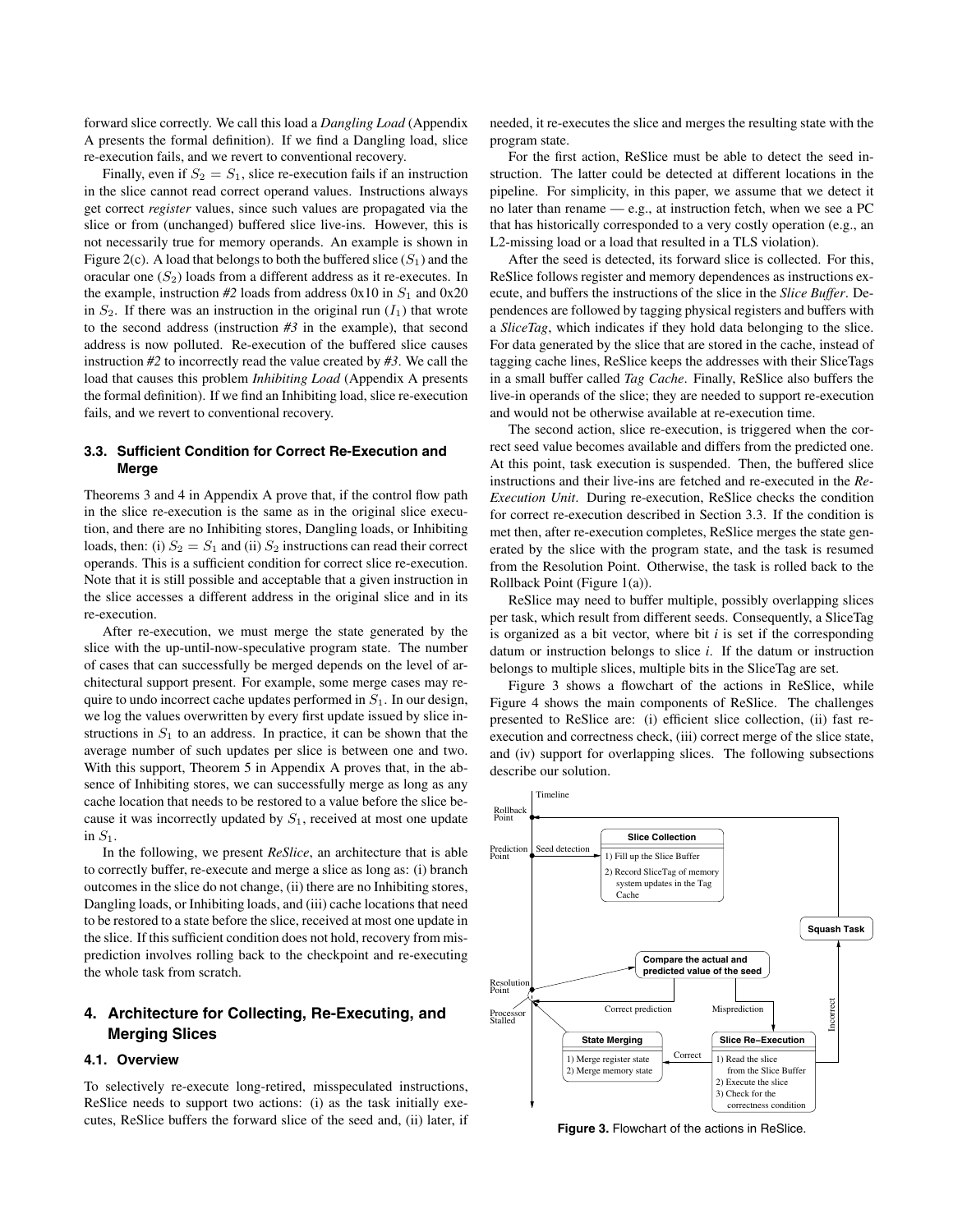

**Figure 4.** Main components of ReSlice.

## **4.2. Slice Collection**

During slice collection, ReSlice buffers several pieces of information. First, to be able to re-execute the slice, it buffers the slice instructions and the slice live-ins. Secondly, to be able to check the condition for correct slice re-execution later, it records the outcomes of the branches in the slice and the memory addresses accessed in the slice. Finally, it also needs to buffer the few memory system values that are overwritten by the slice. We will see that these values may be needed to correctly merge the slice state with the program state.

In the following, we describe the key times for slice collection, namely when a seed is detected, an instruction reads operands, and an instruction retires.

## **4.2.1. Seed Detection**

ReSlice uses a high-coverage predictor that can predict seed instructions at or before rename — for example, at instruction fetch based on their PC. Once a seed instruction is detected, it is marked as such. When it is renamed, the processor checkpoints the registers, and ReSlice sets the instruction's SliceTag to a currently-unused slice ID. A slice ID has as many bits as the number of concurrently-supported slices, and only one bit set.

#### **4.2.2. Operand Read**

At this time, ReSlice generates two pieces of information: (i) which slice(s) this instruction belongs to, and (ii) which of its two operands are live-ins of which slice(s). To obtain this information, ReSlice reads the SliceTags of its two operands. SliceTags are stored beside the register file, load/store queue and, for operands in the cache, in the Tag Cache. The Tag Cache is a set-associative structure with about 32 entries. It is so small because it can be shown that each slice updates on average between one and two memory locations.

To determine which slice(s) this instruction belongs to, ReSlice logically ORs together the two source operands' SliceTags (Figure  $5(a)$ ). If the instruction is a seed, its SliceTag was set to a slice ID. In this case, ReSlice also ORs-in the SliceTag of the instruction, since the instruction also belongs to such slice. In all cases, the result of this OR operation is stored in the SliceTags of the destination operand and of the instruction (Figure 5(a)).

If the result of the OR is zero, no further action is taken because the instruction belongs to no slice. Otherwise, ReSlice needs to determine if any of the two source operands is a slice live-in and, if so, of which slice. This is done as follows. The left source operand is a live-in for all the slices that are in the SliceTag of the right source operand and not in the SliceTag of the left source operand. This can be computed with a logical NOT and AND operation (Figure 5(b)). The result of this operation is a mask that identifies the slices for which the left source operand is a slice live-in. Similar logic is used for the right source operand.



**Figure 5.** Logic used to determine slice membership of instructions and destination operands (a), and slice live-in membership of source operands (b).

### **4.2.3. Instruction Retirement**

The ReSlice state of an instruction is buffered together with the rest of the temporary instruction state until the instruction commits. If the instruction is squashed due to a branch misprediction, its ReSlice state is discarded too. When the instruction retires, its ReSlice state is finally stored in the Slice Buffer and Tag Cache.

The Slice Buffer is shown in Figure 6. It contains several Slice Descriptors (SDs), each of which buffers one slice with instructions in program order. As a result, multiple slices can be buffered concurrently. Each SD entry contains information for one instruction: a pointer (SD.IB) to the decoded instruction in the Instruction Buffer (IB) and, if one of the instruction's source operands is a live-in for this slice, a pointer (SD.SLIF) to the operand's value in the Slice Live-In File (SLIF). In addition, each SD entry has three bits. One indicates if the instruction is a taken branch; the other two indicate which source operand (if any) is stored in the SLIF. For a given instruction in a given slice, at most one of its two source operands can be a slice live-in. This is because at least one of the source operands must be produced by another instruction in the same slice — thereby passingon slice membership. Note that since multiple slices can share an instruction, multiple SDs may point to the same IB or SLIF entry.



**Figure 6.** Structure of the Slice Buffer.

The IB stores the instructions of all the buffered slices in decoded form and in program order. We use a RISC ISA, where ALU, store, and branch instructions have two registers as source operands, and loads have one register and one memory location as source operands. Indirect branches are unsupported and abort slice buffering.

When an instruction retires, the Slice Buffer is updated as follows. If the instruction is a seed, a new SD is allocated. If the instruction's SliceTag shows that it belongs to one or more slices, the instruction is buffered in the corresponding SD(s). This is done by first saving the retiring instruction in the IB. Then, the live-in masks of its source operands (Figure 5(b)) are checked to see if any of the operands is a live-in of any slice. If so, ReSlice saves the corresponding source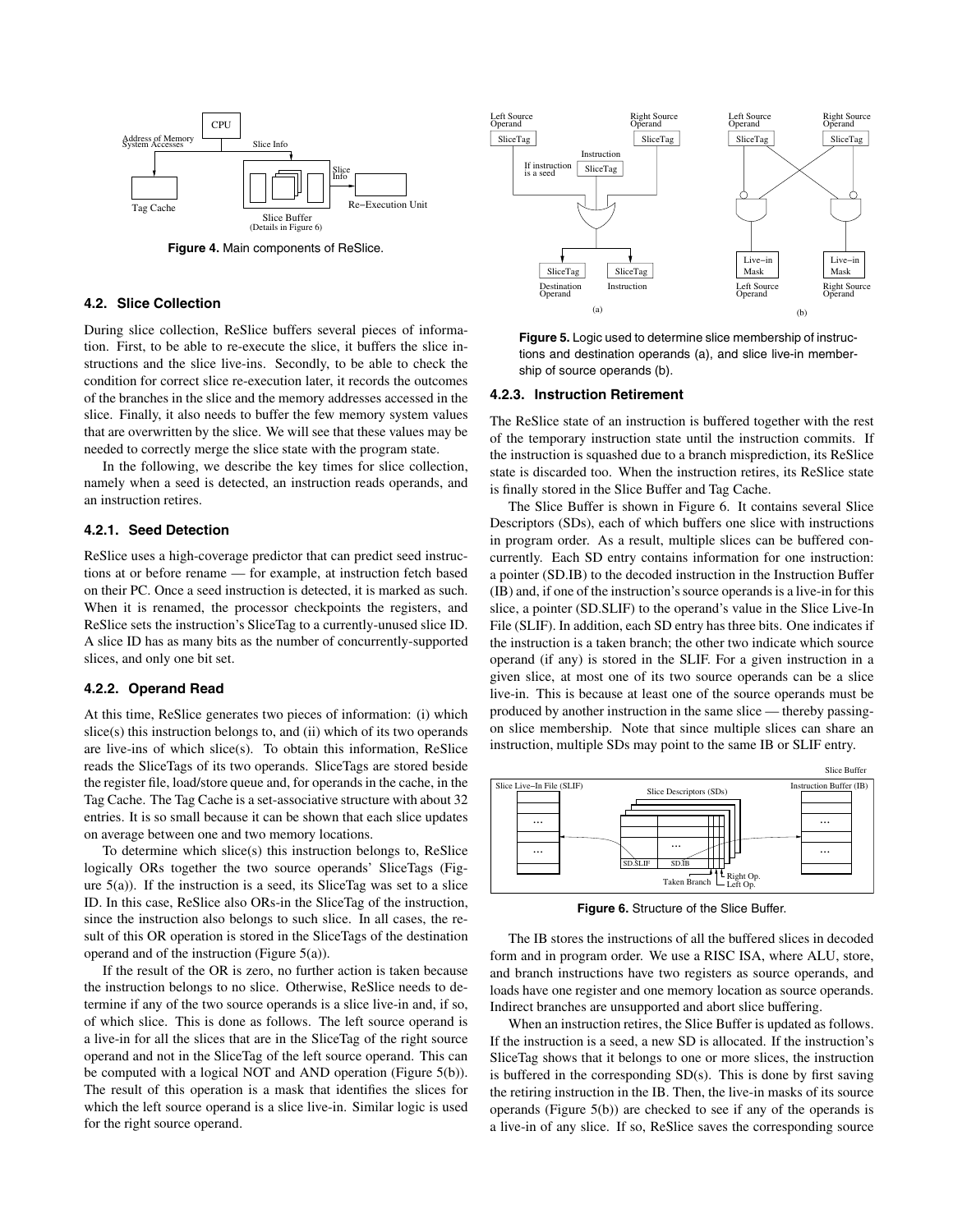operand(s) in the SLIF. Then, for *each* of the slices to which the instruction belongs, ReSlice fills one SD entry as follows: (i) the *SD.IB* field is set to point to the instruction in the IB, and (ii) the *SD.SLIF* field is set to point to the slice live-in for this instruction (if any) in the SLIF. Recall that, for each slice, an instruction can at most have a single slice live-in. ReSlice also sets the SD entry's *LeftOp*, *RightOp*, and *TakenBranch* bits (Figure 6) appropriately.

When the retiring instruction being copied to the IB is a load or a store, ReSlice also stores the address being read/written in the subsequent IB entry. This simplifies slice re-execution (Section 4.3).

Finally, if the slice instruction is a store, two operations are performed as the datum is speculatively written to the cache<sup>1</sup>. First, the datum's SliceTag is saved in the Tag Cache. Secondly, if this is the first update to the location in the slice, the contents of the location before the update are saved in a small *Undo Log* buffer. The Undo Log helps state merging (Section 4.4).

## **4.3. Slice Re-Execution**

After a misprediction is detected (Figure 3), ReSlice initiates recovery. The processor's pipeline is flushed and stalled. The Re-Execution Unit (REU) takes over. Given that a slice re-execution involves, on average, only 6.6 instructions (Section 6.3), there are several options for the REU design. It can be a simple core with a small register file or it can be a piece of firmware that uses the resources of the processor — this is implementation dependent.

The REU starts with a clean register file and re-executes a slice by processing, in order, the entries in the target SD. From an SD entry, it follows the pointer to fetch the decoded instruction from the IB and, if either the *LeftOp* or the *RightOp* bit is set, a slice live-in from the SLIF. As it executes, the REU may access memory system locations, although the cache is not modified until the re-execution process completes.

During re-execution, the REU checks for the sufficient condition for correct slice re-execution (Section 3.3): unchanged branch directions and the absence of Dangling loads, Inhibiting loads, and Inhibiting stores. Branch directions are checked against the *TakenBranch* bit in the SD. The other requirements are checked by comparing, for each load and store in the slice, the address accessed in the re-execution and the one accessed in the initial run. Recall that the latter is stored in the IB after the entry for the load or store.

More specifically, on a store, the REU compares the new and old addresses. If they are the same, the current store is not Inhibiting. Otherwise, the REU checks if the new address was accessed in the initial run of the task  $(I_1$  in Section 3.2). This is done by checking if the referenced word is in the cache with the Speculative Read or Write bits set. These bits were set for all the words read or written, respectively, in the initial, speculative run of the task, as is typical in TLS systems. If any of these two bits is set, this is an Inhibiting store (see Section 3.2 and its formal definition in Appendix A).

On a load, the REU compares the new and old addresses. If they are different, the REU checks if the new address was written in the initial run (again, by checking the Speculative Write bit in the cache). If so, this is an Inhibiting load (Section 3.2). If, instead, the old and new addresses read are the same, the REU checks for a Dangling load. For that, the REU searches backwards the stores in the original execution of the slice  $(S_1)$  — recall that it has just read each of them. If it finds a matching address, it means that this particular store instruction produced the data for the load in the initial run. If this same store in the new run  $(S_2)$  generates a different address, then the load we are processing is a Dangling load (Section 3.2).

In practice, these checks are very fast. Indeed, Section 6.1 shows that, even if we do not restrict the types of slices that we support, the average re-executed slice reads only one word and has a two-word update footprint.

## **4.4. State Merging**

After the slice is proven to have re-executed correctly, the REU merges the register and memory state that it has generated with the main program state. Consider registers first. Let us call  $R_1$  the set of architectural registers defined in the initial execution  $S_1$  of the slice, and  $R_2$  the set defined in the re-execution  $S_2$ . Since a correct slice re-execution involves executing the same instructions as in the original execution,  $R_1$  is equal to  $R_2$ . To perform the register merge, the REU takes its  $R_2$  registers and, using the rename table of the processor stalled at the Resolution Point, accesses their corresponding current physical registers. Then, it checks for liveness of the register updates performed in the initial slice execution, i.e., if in the SliceTag of these physical registers, the bit corresponding to the re-executed slice is still set. For those where it is set, the physical register in the processor is updated with the value in the REU.

Consider now memory state. Let us call  $M_1$  the set of memory locations defined in the initial slice execution and *M*<sup>2</sup> those defined in the re-execution. The addresses of  $M_1$  and  $M_2$  are collected by the REU as it re-executes a slice (Section 4.3). To create the correct memory state at the Resolution Point, we require: (i) for locations that are in  $M_1$  and not in  $M_2$ , potentially undo the initial execution's update, and (ii) for locations that are in  $M_2$ , potentially perform the re-execution's update.

To perform action (i), the REU takes each address in *M*<sup>1</sup> that is not in *M*<sup>2</sup> and checks its SliceTag in the Tag Cache. If the bit corresponding to the slice is still set, then the update is still alive. To undo it, the REU takes the corresponding value from the Undo Log and writes it to the cache<sup>2</sup>. To perform action (ii), the REU considers each address in  $M_2$  in turn. The REU updates the cache with the new update only if the update is live at the Resolution Point. The latter is true in two cases. First, if the Tag Cache contains an entry for this address and, in its SliceTag, the bit corresponding to this slice is still set. Second, if the Tag Cache does not contain an entry for this address.

Note that, in TLS, the cache updates performed during state merging may prompt the coherence protocol to propagate invalidations to other caches, and possibly cause the re-execution of slices in successor speculative tasks.

#### **4.5. Supporting Overlapping Slices**

The algorithm described supports re-executing a given slice multiple times. This is useful in TLS, where the location read by a seed instruction may receive multiple updates; after each update to a new value, ReSlice runs the algorithm described. It is also useful when slices overlap, i.e., they share instructions. Given two overlapping slices, when we detect the first misprediction of a seed value (say,

<sup>&</sup>lt;sup>1</sup>Like in many TLS systems, we assume that the cache can store the data read or written by the speculative task, and that it marks them with Speculative Read and Write bits. Other designs are possible.

<sup>&</sup>lt;sup>2</sup>As proven in Theorem 5 of Appendix A, this undo will repair the state unless this address had already been undone before, or the address was updated multiple times in the initial slice execution. In these rare cases, re-execution is aborted.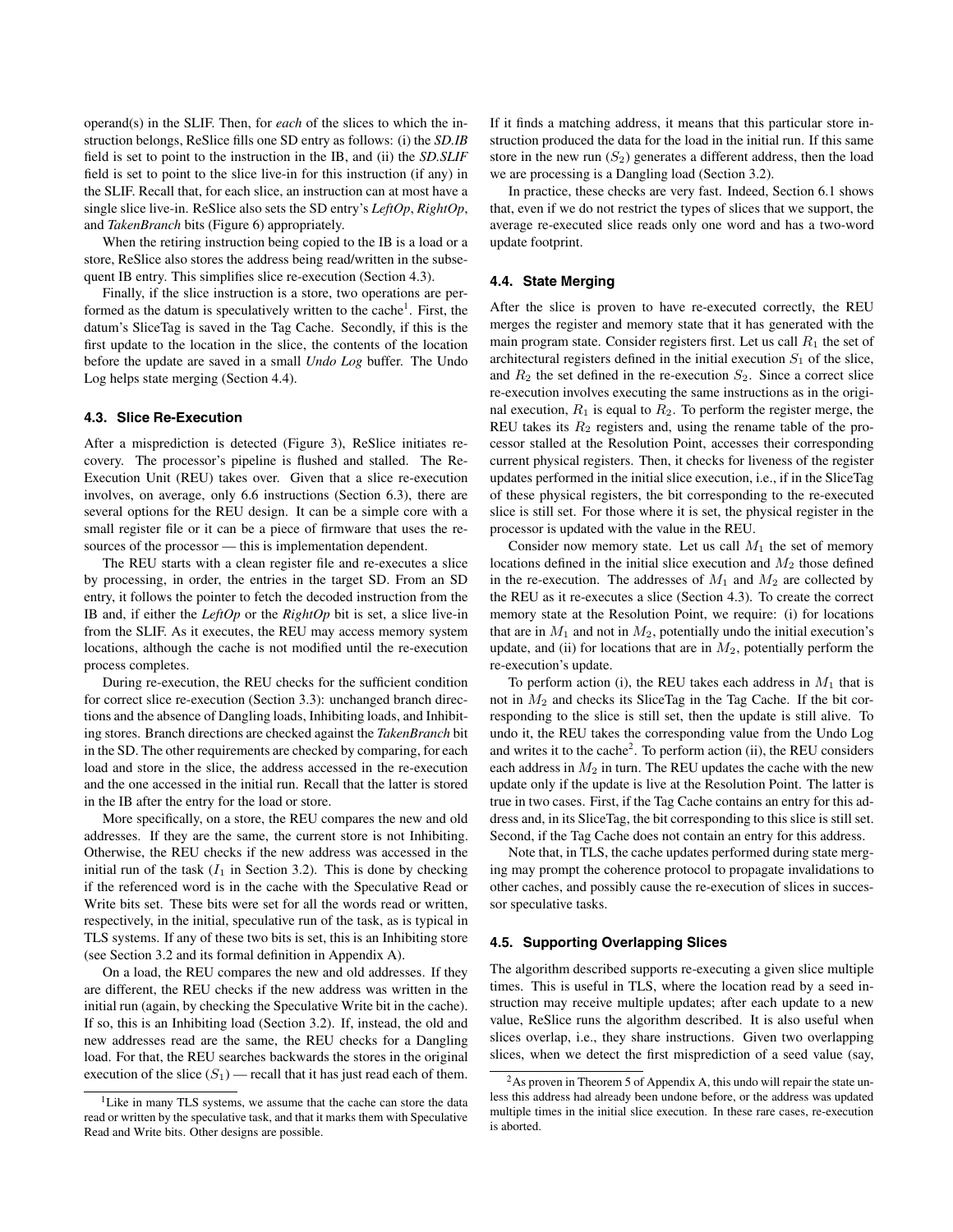seed *i*), we re-execute the slice (slice *i*) as usual. However, when we later detect the misprediction of the other seed value (say, seed *j*), we have to re-execute both slices (slices *i* and *j*) together. The reason is that the first slice re-execution may have changed the live-ins for the second slice and, therefore, rendered the live-in values of the second slice in the SLIF stale.

As an example, Figure 7(a) shows code with two overlapping slices: one with instructions 1-3-4, and the other with 2-3-4. Figure 7(b) shows that each slice has its own SD and one live-in in the SLIF, namely the contents of R3 for the first slice and the contents of R4 for the second one. If *Address2* receives a new value, slice 2-3- 4 re-executes, using as live-in the value of R4 saved in the SLIF. If, later, *Address1* receives a new value, re-executing only slice 1-3-4 is incorrect: we would use as live-in the value of R3 in the SLIF, which is stale. Instead, we need to re-execute both slices concurrently. Next, we show how ReSlice detects and handles overlap.



#### **4.5.1. Detecting Overlap**

Slice overlap can occur at two different times. Typically, it is detected as the slices are collected. In the example of Figure 7(a), when instruction *3* retires, its SliceTag shows that it belongs to two slices. Consequently, the instruction is buffered in two SDs. These SDs are marked with an Overlap bit.

It is also possible that two slices that did not overlap as they were collected end up overlapping when one of them re-executes. This can occur when a re-executing slice accesses different memory locations than in its initial execution, and these locations overlap with another slice. This case, however, is uninteresting because it results in a failed re-execution according to our condition in Section 3.3. The intuitive reason is that the re-execution ends up adding additional instructions to one slice and, therefore,  $S_1 \neq S_2$ . A proof can be given in terms of Inhibiting stores and Dangling loads.

#### **4.5.2. Handling Overlap**

To handle overlap, ReSlice supports the concurrent execution of multiple slices. When a slice that has the Overlap bit set is to be reexecuted, ReSlice also triggers the concurrent execution of all the other slices in the task that have the Overlap bit set and have already re-executed.

To support the concurrent execution of multiple slices, ReSlice has two features. First, it enforces the *in-order* execution of the instructions of the combined slice. Specifically, as it examines SD1 and SD2 in Figure 7(b) top down, it always selects the pointer with the smallest offset as the next instruction to execute.

Second, when ReSlice is about to execute an instruction that is shared by multiple re-executing slices, it only takes a live-in from the SLIF if all the re-executing slices "agree" (i.e., all SDs point to the *same* SLIF entry). Otherwise, the REU uses instead the current value in its register file. For example, for instruction *3* in Figure 7(a),

ReSlice reads R3 and R4 from the REU register file because neither is a live-in common to both slices. Indeed, as shown in Figure 7(b), the second entry in each SD points to a different SLIF entry. ReSlice would take the same action if one of the two pointers were nil.

Theorem 6 in Appendix A proves that, by combining the slices in this way, the condition for correct re-execution is the same as for a single slice (Section 3.3). For simplicity, ReSlice supports the concurrent execution of at most three slices.

Section 6.3 compares ReSlice to a scheme that does not support the concurrent execution of multiple slices (*NoConcurrent*). In such scheme, when a slice with the Overlap bit set needs re-execution, if there is another slice in the task with the Overlap bit set that has already re-executed, we squash the task.

## **5. Evaluation Methodology**

As one application of ReSlice, we use it to recover from cross-task dependence violations in a TLS CMP. For this, we use a TLS compiler that produces a binary with tasks [18, 26]. We also use an executiondriven cycle-accurate simulator with detailed models of out-of-order superscalars, a memory subsystem, and a TLS protocol. It includes the models of dynamic power from Wattch [2] and Cacti [29], and static power from HotLeakage [36].

The baseline architecture modeled is a 4-core CMP with TLS support (*TLS*). We are interested in the impact of adding ReSlice support (*TLS+ReSlice*). As a reference, we also consider a non-TLS, singlesuperscalar chip (*Serial*).

The parameters of the architectures are shown in Table 1. We model 3-issue out-of-order cores. In *TLS*, each core has a private L1 that buffers speculative state. The TLS cache coherence protocol is similar to [16]. To account for any complexity that TLS adds to the L1, we set its access time to 3 cycles. The L2 is shared and does not store speculative data. Each processor also has a cross-task dependence and value predictor (Section 5.1).

*TLS+ReSlice* extends *TLS* with the ReSlice parameters shown in the rightmost column of Table 1. In particular, ReSlice can buffer up to 16 slices at a time of 16 instructions each. The ReSlice hardware adds up to about 2.4 Kbytes per core, about 512 bytes in the predictor chip wide, and the REU. The REU is a tiny in-order core.

*Serial* has one core, L1, and L2 in a chip. We do not change the cache sizes to avoid affecting the cycle time. However, since TLS is not supported, we reduce the L1 access time by one cycle to 2.

These architectures run the SpecInt 2000 codes with the *Ref* input data set. The exceptions are *eon* (written in C++), *gcc*, and *perlbmk*, which our TLS compiler does not fully support. *Serial* runs unmodified, uninstrumented binaries, while *TLS* and *TLS+ReSlice* run the binaries generated by our TLS compiler. In our simulations, we skip the initialization (1-6 billion instructions), and then execute the applications by about 0.75-1.50 billion *Serial* instructions.

#### **5.1. Dependence and Value Predictor**

Both *TLS* and *TLS+ReSlice* have a cross-task dependence and value predictor like the one in [32]. The dependence predictor is built with a per-core 4-entry CAM called Temporary Dependence Buffer (TDB), and a 4-way 512-entry shared (but distributed) global Dependence and Value Predictor (DVP). The DVP is PC-indexed and each entry has a 2 bit confidence count.

When a dependence violation occurs, the address that caused it is inserted in the TDB. As the squashed consumer task is immediately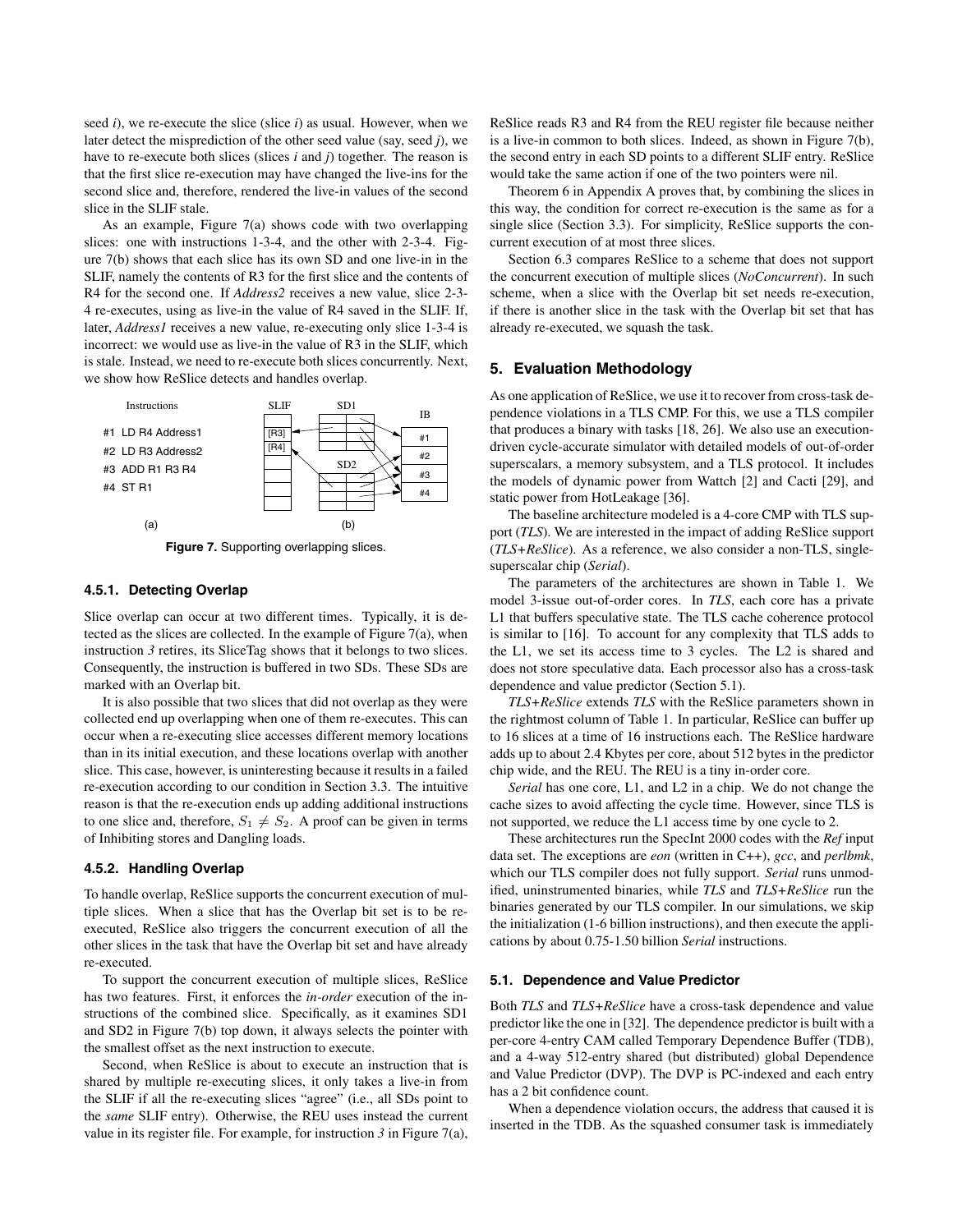| Processor                        | Cache                                                      | $D-I.1$                     | I-L1  | L2                |                     |    | <b>ReSlice Parameters</b> |        |
|----------------------------------|------------------------------------------------------------|-----------------------------|-------|-------------------|---------------------|----|---------------------------|--------|
| Frequency: 5.0 GHz @ 70 nm       | Size:                                                      | 16KB                        | 16KB  | 1MB               |                     |    | #Units #Entries Width     |        |
| Fetch/issue/comm width: 6/3/3    | RT:                                                        | 3 cyc                       | 2 cyc | 10 <sub>cvc</sub> |                     |    |                           | (Bits) |
| I-window/ROB size: 68/126        |                                                            | $(2 \text{ cyc in no TLS})$ |       |                   | ΙB                  |    | 160                       | 40     |
| Int/FP registers: 90/68          | Assoc:                                                     | 4-way                       | 2-way | 8-way             | <b>SD</b>           | 16 | 16                        | 18     |
| LdSt/Int/FP units: 1/2/1         | Line size:                                                 | 64B                         | 64B   | 64B               | <b>SLIF</b>         |    | 80                        | 32     |
| Ld/St queue entries: 48/42       | Pend Id/st:                                                | 16                          |       | 64                | Tag Cache           |    | 32                        | 48     |
| Branch penalty: 13 cyc (min)     | DVP: 512 entries, 4-way assoc                              |                             |       |                   | Undo Log            |    | 32                        | 80     |
| BTB: 2K entries, 2-way assoc.    | Confidence bits: $2 (+2)$ to predict buffering in ReSlice) |                             |       |                   |                     |    |                           |        |
| Branch predictor (spec. update): | Bus & Memory: DDR-2                                        |                             |       |                   | REU (in-order core) |    |                           |        |
| bimodal size: 16K entries        | Bus frequency: 533MHz; Bus width: 128bit                   |                             |       |                   | Registers: 16       |    |                           |        |
| gshare-11 size: 16K entries      | DRAM bandwidth: 8.528GB/s; memory RT: 98ns                 |                             |       |                   |                     |    |                           |        |

**Table 1.** Parameters of the architectures modeled. In the table, DVP and RT stand for Dependence and Value Predictor, and minimum Round-Trip time from the processor, respectively. Cycle counts are in processor cycles.

| App.   | #Insts<br>per | #Branches<br>per | #Insts<br>Seed to | #Insts<br>Roll to | #Insts<br>per |      | #Live Ins<br>per Slice | <b>Update Footprint</b><br>per Slice |      | #Slices<br>per | %Tasks with<br>Overlapping | Buffering<br>Predictor |
|--------|---------------|------------------|-------------------|-------------------|---------------|------|------------------------|--------------------------------------|------|----------------|----------------------------|------------------------|
|        | Slice         | Slice            | End               | End               | Task          | Reg  | Mem                    | Reg                                  | Mem  | Task           | <b>Slices</b>              | Coverage               |
| bzip2  | 3.9           | 0.05             | 138.0             | 185.9             | 983.6         | .90  | 0.04                   | 1.12                                 | 0.81 | 1.20           | 0.4                        | 0.98                   |
| crafty | 8.0           | 0.97             | 290.4             | 382.0             | 913.7         | 4.66 | 0.25                   | 2.31                                 | 1.65 | 1.59           | 14.7                       | 0.88                   |
| gap    | 27.9          | 2.20             | 193.7             | 251.6             | 1755.2        | 8.33 | 1.92                   | 3.64                                 | 4.16 | 3.56           | 24.0                       | 0.65                   |
| gzip   | 4.9           | 0.13             | 31.5              | 118.4             | 661.4         | 1.91 | 0.01                   | 1.24                                 | 1.35 | 1.27           | 15.0                       | 0.97                   |
| mcf    | 20.1          | 4.59             | 33.1              | 58.9              | 53.8          | 5.97 | 6.43                   | 4.73                                 | 3.06 | 1.01           | 0.0                        | 0.99                   |
| parser | 10.5          | 0.44             | 135.2             | 232.1             | 303.8         | 5.64 | 0.31                   | 2.18                                 | 2.23 | 2.08           | 34.2                       | 0.95                   |
| twolf  | 10.0          | 1.08             | 98.8              | 194.6             | 406.8         | 6.20 | 0.00                   | 2.40                                 | 1.27 | 1.37           | 18.3                       | 0.95                   |
| vortex | 6.5           | 0.13             | 200.9             | 295.4             | 1846.7        | 5.03 | 0.03                   | 1.89                                 | 2.42 | 1.00           | 0.0                        | 0.60                   |
| vpr    | 1.8           | 0.03             | 175.3             | 362.1             | 453.5         | 0.57 | 0.03                   | 0.15                                 | 0.40 | 1.47           | 28.0                       | 0.99                   |
| Avg.   | 10.4          | 1.07             | 144.1             | 231.2             | 819.8         | 4.47 | 1.00                   | 2.18                                 | 1.93 | 1.62           | 15.0                       | 0.89                   |

**Table 2.** Characterizing the slices that are re-executed. The data assumes ReSlice structures of unlimited size.

re-executed, its load addresses are checked against the TDB. When there is a match, the PC of the load is inserted into the DVP, and its confidence is set to the maximum value. The assumption is that this PC is likely to be involved in future dependences. At 100K cycle intervals, the counters are decremented; if one goes below zero, it is invalidated.

The DVP includes a value predictor that uses a combination of hardware and software to provide a value when a dependence is predicted [32]. It is a hybrid predictor that combines a last-value predictor and an incremental predictor, with confidence counters to select between the two. If the PC of a load hits a valid DVP entry, the load uses the predicted value.

In *TLS+ReSlice*, to predict *when to buffer* a slice, we use the same DVP but extend it with two additional bits per entry to give it higher coverage. This is because coverage is important for buffering. *Coverage* is the fraction of violations that, thanks to the predictor, find the corresponding slice buffered. Using 4 bits per entry gives us an average coverage of 89% (Section 6.1), at a cost of a modest increase in size (2 bits per entry), management overhead, and energy consumption. With this support, if a load hits a valid DVP entry, the load is marked as a seed and slice buffering begins. If, in addition, the confidence is high enough to predict a dependence (the two most significant bits in the DVP entry are both set), the predicted value is used; otherwise, the current value is used. This gives *TLS+ReSlice* the same accuracy of value prediction as in plain *TLS*, and at the same time high buffering coverage.

## **6. Evaluation**

In this section, we first characterize forward slices, then assess ReSlice's impact on performance and energy, and finally analyze various ReSlice architectural parameters.

#### **6.1. Characterizing Forward Slices**

For this section only, we assume that the ReSlice structures of Figures 4 and 6 have unlimited size. Table 2 characterizes the forward slices of loads that cause violations — namely, the slices that are reexecuted. We observe that, even with unlimited resources, the slices are small, containing 10.4 dynamic instructions per slice on average (Column 2). Secondly, the number of branches per slice is just 1.07 on average (Column 3). This data matches the observation in [31] that only around 10% of the instructions in a slice are branches. Columns 4 and 5 show the distance from the seed to the end, and from the Rollback Point to the end, respectively. The end point is either when the seed value becomes available, or when the task ends, whichever is earlier. The average distance between the rollback and the end points is 231.2 instructions, which is *22 times* larger than the slice size. Hence, if we can re-execute slices correctly, we can eliminate substantial wasted work. Column 6 shows the average size of committed tasks<sup>3</sup>.

Columns 7-8 and 9-10 show the average number of slice live-ins and average update footprint size, respectively, organized into register and memory variables. Note that live-ins for the seed instruction are not included. On average, these slices have about four registers and one memory location as live-ins, and two registers and two memory locations as update footprint. Columns 11 and 12 focus on the tasks that have slices. These tasks have on average 1.62 slices. Moreover, on average 15% of these tasks have overlapping slices. This data motivates supporting overlapping slices per task. Finally, the last column shows the buffering coverage of the DVP. We can see that, other than in *gap* and *vortex*, coverage is very high. The average coverage across all programs is 0.89.

<sup>&</sup>lt;sup>3</sup>Note that, in *mcf*, the average size of the committed tasks is smaller than the average distance between rollback and end for the tasks with violations.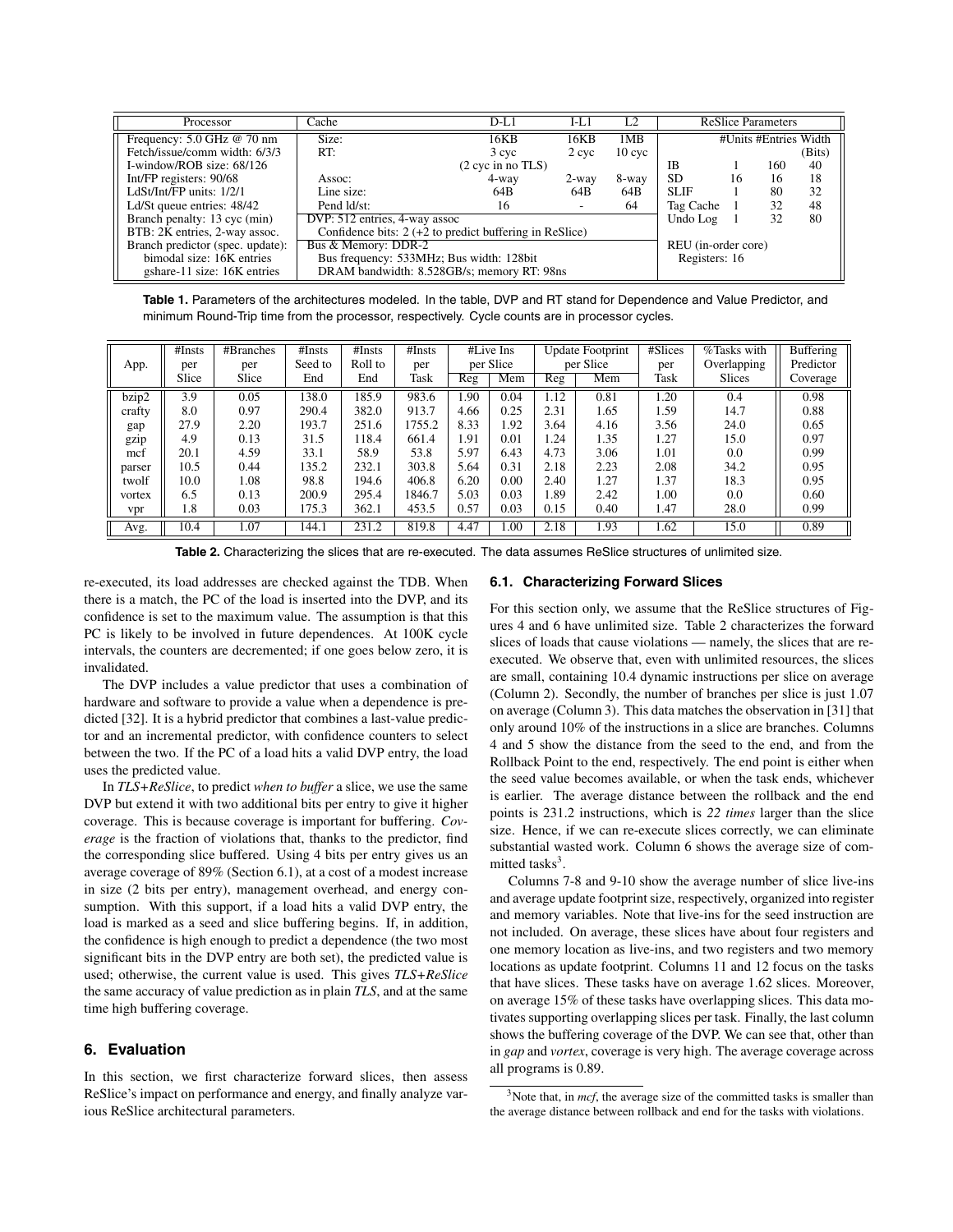

Figure 9 characterizes slice re-executions. A slice re-execution can be Successful or Failed. A successful re-execution is one that satisfies the sufficient condition of Section 3.3. Successful re-executions are divided into two classes, based on whether or not all the loads and stores in the re-execution access the same addresses as in the initial execution. Failed slices are classified according to the first instruction that causes a failure: a different branch outcome, a Dangling load, an Inhibiting load, or an Inhibiting store.



**Figure 9.** Characterizing slice re-executions.

As shown in Figure 9, most re-executions are successful. On average, 76% of the re-executions are successful. Of them, slightly more access the same memory locations as before (44% of all reexecutions) than not (32% of all re-executions). This data justifies using a model in Section 3.3 that tries to salvage re-executions that access different addresses than the initial execution. We also observe that the major reason why re-executions fail is control flow changes.

A task with slices can complete without squash only if all reexecutions of its slices are successful. Figure 10 considers all tasks with slice re-executions and groups the tasks depending on how many slice re-executions they have (1, 2, 3, or more). Then, tasks are classified into Salvaged (all re-executions succeed) or Squashed (at least one fails). To see the results better, consider the average bars in the figure. We see that about 20% of these tasks have two or more reexecutions. Moreover, if we add up all the black sections of the bars, we see that about 70% of the tasks avoid squashes by always re-executing slices successfully. This is an encouraging result.

## **6.2. Performance and Energy Impact**

To evaluate ReSlice, we assess its impact on performance and energy. We now use the limited resources of Table 1. Figure 8 shows



**Figure 10.** Tasks with slice re-executions. The numbers below the bars are the number of slice re-executions per task.

the speedups of *TLS+ReSlice* over *TLS*. As a reference, we also show *Serial*. The figure shows that *TLS+ReSlice* outperforms *TLS* in all applications. The speedups are often significant; they have a geometric mean of 1.12, and reach up to 1.33. Note also that our *TLS* architecture is highly optimized. It is on average 29% faster than *Serial* for these SpecInt codes (not just loops). This number compares favorably to previously published numbers. Overall, therefore, our ReSlice support builds on top of an aggressive TLS system to deliver a total average speedup of 45% over *Serial*.

To understand these results, we break down the number of cycles  $n_{app}$  taken by the execution of an application as follows:

$$
n_{app} = \underbrace{\left(\frac{n_{app}}{\sum_{i=1}^{ncores} n_i}\right)}_{\substack{I_{busy} \\ \overline{f}_{busy}}} \times \underbrace{\left(\frac{\sum_{i=1}^{ncores} n_i}{\sum_{i=1}^{ncores} I_i}\right)}_{\substack{I_{c}} \overline{f}_{\substack{I_{c} \\ \overline{f}_{c}}}} \times I_{req} \times I_{req}
$$
\n
$$
= \underbrace{\frac{f_{inst}}{f_{busy}} \times I_{req}}_{\substack{I_{c} \\ \overline{f}_{c}} \times I_{req}}
$$

In this formula,  $n_i$  is the number of cycles during which core  $i$  is busy.  $I_i$  is the number of instructions retired by core  $i$ , including those of squashed tasks and re-executed slices. *Ireq* is the total number of instructions retired in the program assuming no task squashes or slice re-executions; it is the same for *TLS* and *TLS+ReSlice*. We can then re-write the formula using three factors: the average number of busy CPUs (*fbusy*), the average IPC of the cores (*IPC*), and the ratio of retired to required(*Ireq*) instructions (*finst*).

As we move from *TLS* to *TLS+ReSlice*, these three factors change (Table 3). To see why, recall that ReSlice's goal is to eliminate squashes. Columns 2-3 of Table 3 show the number of tasks squashes per task commit in *TLS* and *TLS+ReSlice*. Since the number of task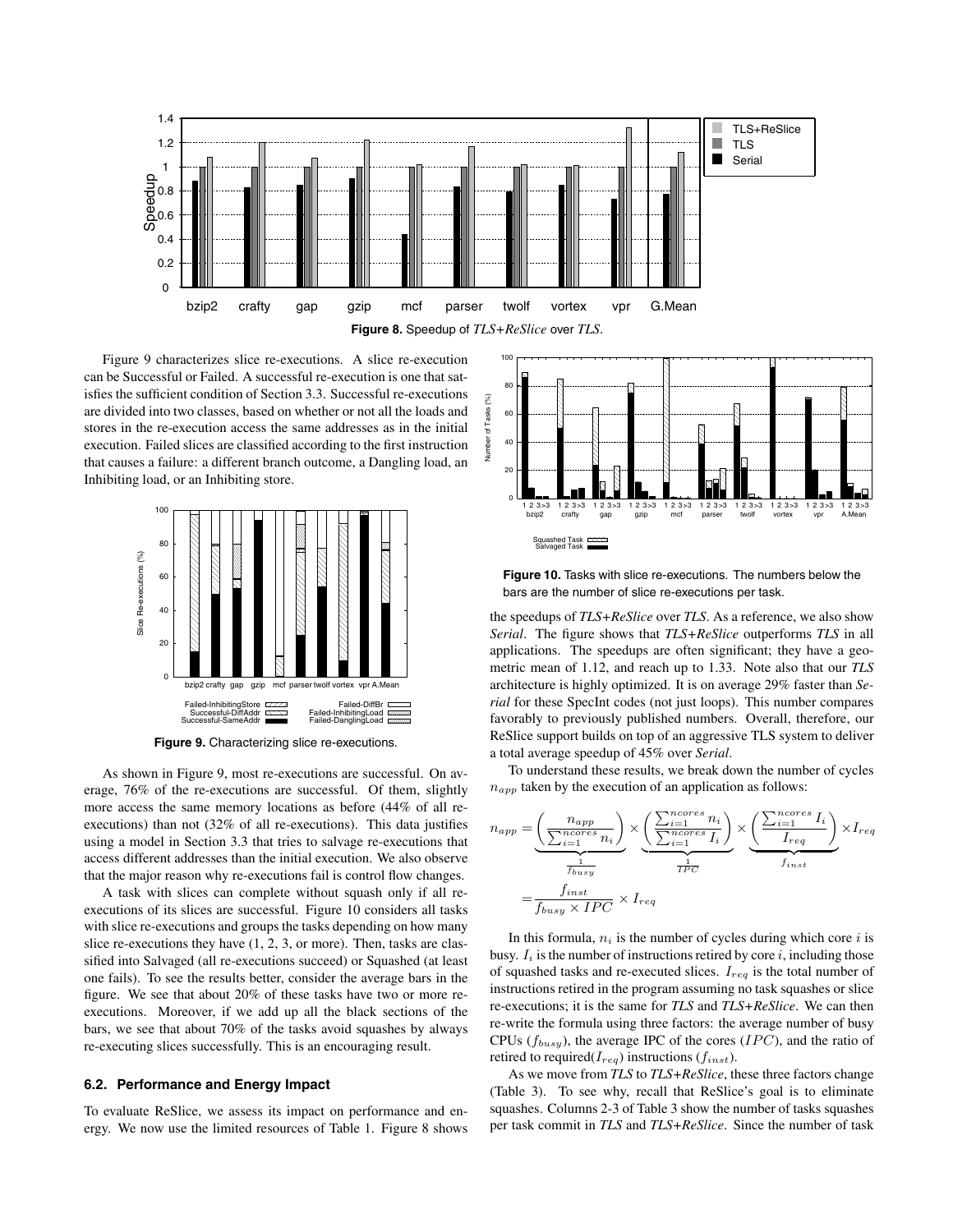commits does not change, we clearly see the impact of ReSlice: on average, it reduces the number of squashes per commit by 61%, from 0.80 to 0.31. The reduction occurs across all the applications, and is very significant for *bzip2*, *gap*, and *vpr*.

| App.   | # Task<br>Squashes<br>per Commit |      | $f_{inst}$ |       | $f_{busy}$ |         | <b>IPC</b> |      |
|--------|----------------------------------|------|------------|-------|------------|---------|------------|------|
|        | TLS                              | T+R  | TLS        | $T+R$ | TLS        | $T + R$ | TLS        | T+R  |
| bzip2  | 1.34                             | 0.01 | 1.26       | 1.13  | 1.65       | 1.60    | 1.23       | 1.22 |
| crafty | 0.75                             | 0.22 | 1.29       | 1.16  | 1.72       | 2.01    | 1.46       | 1.35 |
| gap    | 2.99                             | 1.98 | 1.69       | 1.51  | 1.99       | 1.97    | 1.21       | 1.18 |
| gzip   | 0.08                             | 0.04 | 1.01       | 1.12  | 1.20       | 1.81    | 1.21       | 1.08 |
| mcf    | 0.19                             | 0.14 | 1.04       | 1.04  | 2.88       | 2.91    | 0.49       | 0.49 |
| parser | 0.23                             | 0.07 | 1.34       | 1.28  | 2.27       | 2.56    | 0.83       | 0.83 |
| twolf  | 0.22                             | 0.06 | 1.07       | 1.01  | 1.61       | 1.60    | 0.45       | 0.43 |
| vortex | 0.29                             | 0.22 | 1.07       | 1.13  | 1.34       | 1.53    | 1.39       | 1.31 |
| vpr    | 1.12                             | 0.02 | 1.52       | 1.06  | 2.31       | 2.40    | 1.08       | 0.96 |
| Avg.   | 0.80                             | 0.31 | 1.25       | 1.16  | 1.89       | 2.04    | 1.04       | 0.98 |

**Table 3.** Characterizing the run-time impact of ReSlice. *T+R* represents *TLS+ReSlice*.

This reduction in squashes helps in two ways: (i) it reduces the number of instructions executed by the processors and (ii) it exposes more parallelism, as the serializing operation of squashing a task and all its successors, and gradually re-spawning them occurs less frequently.

The reduction in instructions can be seen in Columns 4-5 of Table 3, which show *finst*. On average, ReSlice reduces *finst* from 1.25 to 1.16. As shown in the formula above, this reduction directly reduces the number of cycles taken by the application. There are a few applications where *finst* remains constant or increases slightly. These applications (*gzip*, *mcf*, and *vortex*), are those with the smallest reduction in squashes (Columns 2-3). In these applications, it sometimes saves instructions to squash a task early-on with *TLS* rather than to postpone the squash with *TLS+ReSlice*. Indeed, an early squash may avoid later violations in the task. With *TLS+ReSlice*, this early squash is avoided, but new violations that cannot be fixed with reexecution appear later on.

The second benefit of squash reduction, namely exposing more parallelism, can be seen in Columns 6-7 of Table 3. The data shows that, on average, ReSlice increases *fbusy* from 1.89 to 2.04.

Finally, ReSlice induces a slight reduction in the average *IPC*. This can be seen in Columns 8-9. The main reason is the higher contention for chip resources induced by *TLS+ReSlice*'s higher parallelism. Overall, the reasons for *TLS+ReSlice*'s speedups are a lower *finst* and a higher *fbusy*, which offset the small losses in *IPC*.

Next, we examine the energy consumption and the  $E \times D^2$  of ReSlice. ReSlice adds new hardware structures that consume additional energy. On the other hand, it reduces the total number of instructions and squashes, and saves time.

Figure 11 compares the energy consumption in *TLS+ReSlice* and *TLS*, normalized to *TLS*. The *TLS+ReSlice* bars are broken down into non-ReSlice structures (*Base*), and ReSlice structures for slice logging, dependence prediction, and slice re-execution. We see that, on average, the new structures add about 7% to the original energy consumption, while the instruction reduction saves 5% of the original energy. Overall, ReSlice adds a negligible 2% energy overhead. Across applications, the bars are loosely correlated with *finst* (Table 3). For example, in *gzip*, *TLS+ReSlice* consumes significantly more than *TLS* because it executes more instructions, while the opposite occurs in *vpr*.



**Figure 11.** Comparing the energy consumed.

Figure 12 compares  $E \times D^2$  for *TLS+ReSlice* and *TLS*. We see that *TLS+ReSlice* reduces  $E \times D^2$  in 6 out of 9 applications. The geometric mean reduction is 20%.



**Figure 12.** Comparing  $Energy \times Delay^2$ .

#### **6.3. Architectural Analysis**

**Structure Utilization.** Table 4 shows the utilization of the ReSlice structures. In the table, utilization numbers are computed as follows. For each successfully committing task that has at least buffered one slice (*buffering task*), we measure the number of entries that the task has used in each ReSlice structure. Then, we average these numbers across all buffering tasks.

From Columns 2 and 3, we see that, on average, a buffering task buffers 9.7 slices, where each slice has 6.6 instructions. Note that this average slice size is smaller than the average slice size shown in Table 2, which was 10.4 instructions. The reason is that Table 2 assumed unlimited resources. In Table 4, slices over 16 instructions are discarded.

Column 4 shows that, on average, the distance between the rollback and end points is 210.2 instructions. Consequently, ReSlice on average *re-executes only about 3.1%* of these instructions! The rest of the table shows the utilization of IB and SLIF. Note that IB contains both instructions and addresses. The *NoShare* column shows the number of IB entries used if sharing of entries between slices was

|        | #    | #         | #Insts  | # IB Entries |       | #           |
|--------|------|-----------|---------|--------------|-------|-------------|
| App.   | SDs  | Inst.     | Roll to | Total        | $No-$ | <b>SLIF</b> |
|        |      | <b>SD</b> | End     |              | Share | Entr.       |
| bzip2  | 11.4 | 6.4       | 189.5   | 91.8         | 99.7  | 45.3        |
| crafty | 15.3 | 7.2       | 396.8   | 126.9        | 145.7 | 76.0        |
| gap    | 14.7 | 6.0       | 189.7   | 120.9        | 131.4 | 42.2        |
| gzip   | 11.5 | 7.6       | 120.8   | 95.9         | 114.5 | 43.3        |
| mcf    | 4.0  | 12.0      | 78.1    | 72.8         | 73.3  | 18.9        |
| parser | 8.8  | 5.7       | 206.4   | 66.0         | 77.3  | 31.6        |
| twolf  | 10.6 | 4.7       | 161.9   | 57.8         | 68.1  | 31.5        |
| vortex | 5.0  | 3.2       | 317.8   | 24.7         | 25.0  | 10.6        |
| vpr    | 6.4  | 6.4       | 230.6   | 47.8         | 47.9  | 22.4        |
| A.Mean | 9.7  | 6.6       | 210.2   | 78.3         | 87.0  | 35.8        |

**Table 4.** Utilization of the ReSlice structures.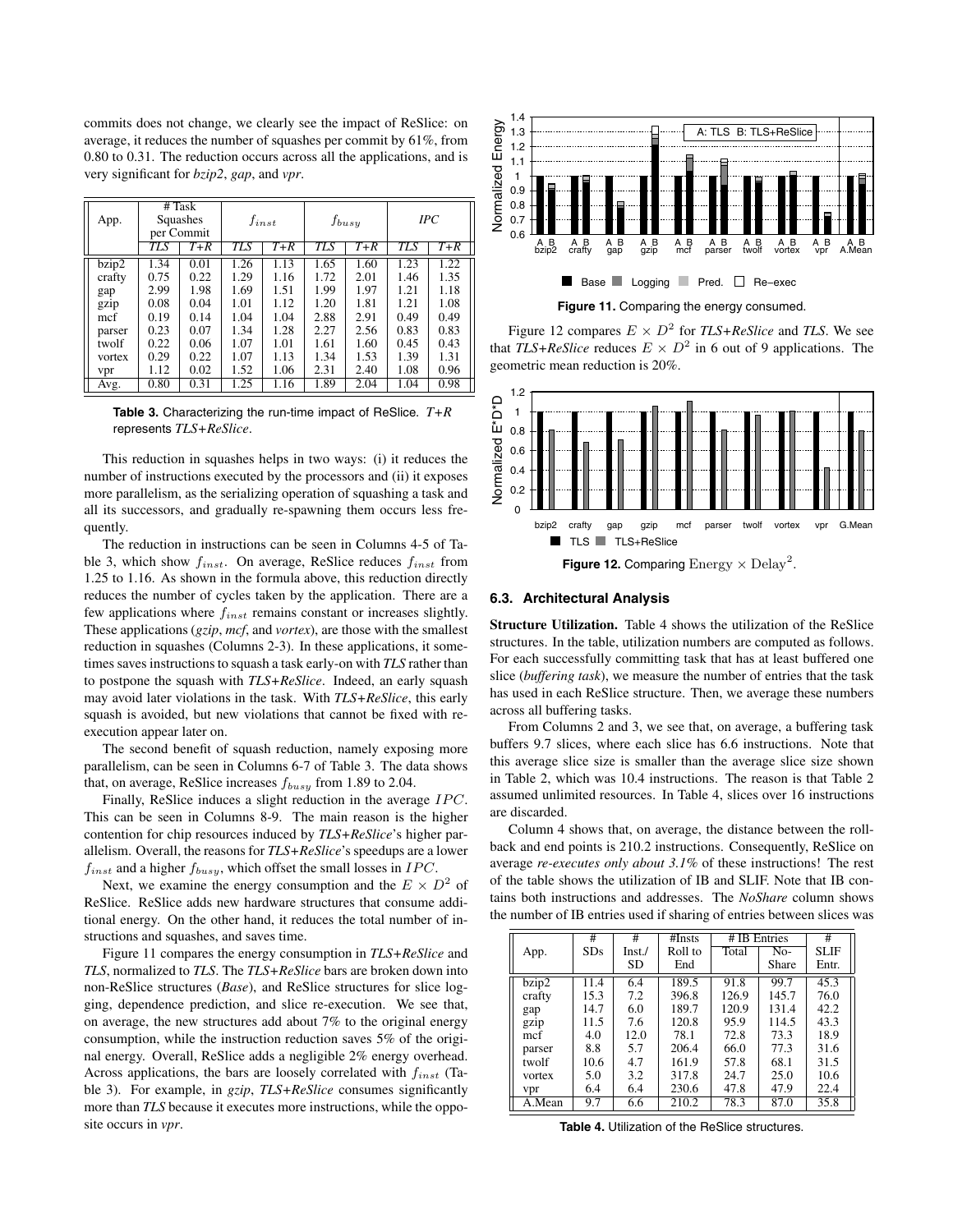not allowed. We see that around 11% of the entries are shared. Consequently, our structures save space by leveraging sharing.

**Supporting Overlapping Slices.** ReSlice supports the concurrent re-execution of overlapping slices. Figure 13 compares ReSlice to a scheme that can only re-execute one slice at a time (*NoConcurrent* from Section 4.5.2), and a scheme where only one slice per task is ever re-executed (*1slice*). We can see that, on average, *1slice* only delivers a speedup of 1.08, the conservative *NoConcurrent* only manages 1.09, and ReSlice delivers 1.12. This data motivates our choice of the ReSlice scheme.



**Figure 13.** Impact of fully supporting overlapping slices.

**Perfect Environments.** Figure 14 evaluates the performance possible in three perfect environments. Perfect coverage (*Perf-Cov*) means that, when a violation is detected, the corresponding slice is always found buffered. Perfect re-execution (*Perf-Reexec*) means that the re-execution of every buffered slice is always correct. These two schemes improve performance by 3%, and their combination (*Perfect*) improves it by 6%. This data shows that ReSlice delivers most of the potential for selective re-execution.



**Figure 14.** Comparison with perfect coverage and/or re-execution.

## **7. Conclusion**

In TLS and other checkpoint-based architectures, data value mispredictions are often detected only after hundreds or thousands of speculative instructions have retired. At that point, all these instructions are re-executed. To reduce this waste, this paper made three contributions. First, it developed a sufficient condition under which slice re-execution and merge are guaranteed to correctly repair the state of a program. Secondly, it proposed *ReSlice*, a broadly-usable architecture that (i) buffers the forward slice as it is executed with a predicted value, and (ii) can quickly re-execute the slice with the correct value much later and merge the resulting state with the program state. Thirdly, this paper evaluated ReSlice. ReSlice sped-up a CMP with already aggressive TLS running SpecInt applications by up to 33%, with a geometric mean of 12%. Moreover,  $E \times D^2$  decreased by 20%. These improvements were accomplished by saving on average 61% of the task squashes through slice re-execution. On average,

a slice re-executed only 6.6 instructions, compared to the 210 instructions that would be re-executed on a squash.

With the number of possible avenues for enhancing ILP or TLP in SpecInt-type codes decreasing, and different forms of speculation becoming more prominent, recovering wasted work as ReSlice does is a promising approach to boost speedups.

## **References**

- [1] H. Akkary, R. Rajwar, and S. T. Srinivasan. Checkpoint processing and recovery: Towards scalable large instruction window processors. In *MI-CRO*, Dec. 2003.
- [2] D. Brooks, V. Tiwari, and M. Martonosi. Wattch: A framework for architectural-level power analysis and optimizations. In *ISCA*, June 2000.
- [3] B. Calder and G. Reinman. A comparative survey of load speculation architectures. *Journal of Instruction-Level Parallelism*, 2000.
- [4] L. Ceze, K. Strauss, J. Tuck, J. Renau, and J. Torrellas. CAVA: Hiding L2 misses with checkpoint assisted value prediction. *Computer Architecture Letters*, Dec. 2004.
- [5] R. S. Chappell, F. Tseng, A. Yoaz, and Y. N. Patt. Difficult-path branch prediction using subordinate microthreads. In *ISCA*, May 2002.
- [6] G. Z. Chrysos and J. S. Emer. Memory dependence prediction using store sets. In *ISCA*, June 1998.
- [7] A. Cristal, D. Ortega, J. Llosa, and M. Valero. Out-of-order commit processors. In *HPCA*, Feb. 2004.
- [8] A. Cristal, M. Valero, A. Gonzalez, and J. Llosa. Large virtual ROBs by processor checkpointing. Technical Report UPC-DAC-2002-39, Uniprocessor checkpointing. Technical Report UPC-DAC-2002-39, Uni-versitat Politecnica de Catalunya, July 2002.
- [9] R. Desikan, S. Sethumadhavan, D. Burger, and S. W. Keckler. Scalable selective re-execution for edge architectures. In *ASPLOS*, Oct. 2004.
- [10] C. Gniady, B. Falsafi, and T. N. Vijaykumar. Is SC + ILP = RC? In *ISCA*, May 1999.
- [11] L. Hammond, M. Willey, and K. Olukotun. Data speculation support for a chip multiprocessor. In *ASPLOS*, Oct. 1998.
- [12] J. Huh, J. Chang, D. Burger, and G. S. Sohi. Coherence decoupling: Making use of incoherence. In *ASPLOS*, Oct. 2004.
- [13] J.B. Keller, R.W.Haddad, and S.G.Meier. Scheduler which discovers non-speculative nature of an instruction after issuing and reissues the instruction. *United States Patent 6,564,315*, May 2003.
- [14] I. Kim and M. Lipasti. Understanding scheduling replay schemes. In *HPCA*, Feb. 2004.
- [15] N. Kirman, M. Kirman, M. Chaudhuri, and J. F. Martinez. Checkpointed early load retirement. In *HPCA*, Feb. 2005.
- [16] V. Krishnan and J. Torrellas. A chip-multiprocessor architecture with speculative multithreading. *IEEE Trans. on Comp*, Sep. 1999.
- [17] M. H. Lipasti, C. B. Wilkerson, and J. P. Shen. Value locality and load value prediction. In *ASPLOS*, Oct. 1996.
- [18] W. Liu, J. Tuck, L. Ceze, K. Strauss, J. Renau, and J. Torrellas. POSH: A profiler-enhanced TLS compiler that leverages program structure. In *IBM Watson P=AC2 Conference*, Sep. 2005.
- [19] J. F. Martínez, J. Renau, M. C. Huang, M. Prvulovic, and J. Torrellas. Cherry: Checkpointed early resource recycling in out-of-order microprocessors. In *MICRO*, Nov. 2002.
- [20] J. F. Mart´ınez and J. Torrellas. Speculative synchronization: Applying thread-level speculation to explicitly parallel applications. In *ASPLOS*, Oct. 2002.
- [21] A. Merchant, D. Sagger, and D. Boggs. Computer processor with a replay system. *United States Patent 6,163,838*, Dec. 2000.
- [22] A. Moshovos, S. E. Breach, T. N. Vijaykumar, and G. S. Sohi. Dynamic speculation and synchronization of data dependences. In *ISCA*, 1997.
- [23] A. Moshovos, D.Pnevmatikatos, and A. Baniasadi. Slice-processors: an
- implementation of operation-based prediction. In *ICS*, June 2001.<br>[24] O. Mutlu, J. Stark, C. Wilkerson, and Y. Patt. Runahead execution: An alternative to very large instruction windows for out-of-order processors. In *HPCA*, Feb. 2003.
- [25] R. Rajwar and J. R. Goodman. Speculative Lock Elision: Enabling highly concurrent multithreaded execution. In *MICRO*, Dec. 2001.
- [26] J. Renau, J. Tuck, W. Liu, L. Ceze, K. Strauss, and J. Torrellas. Tasking with out-of-order spawn in TLS chip multiprocessors: Microarchitecture and compilation. In *ICS*, June 2005.
- [27] E. Rotenberg, Q. Jacobson, Y. Sazeides, and J. Smith. Trace processors. In *MICRO*, Dec. 1997.
- [28] Y. Sazeides and J. E. Smith. The predictability of data values. In *MICRO*, Dec. 1997.
- [29] P. Shivakumar and N. Jouppi. CACTI 3.0: An integrated cache timing, power and area model. Technical Report 2001/2, Compaq Computer Corporation, Aug. 2001.<br>G.S. Sohi, S.E. Breach,
- [30] G.S. Sohi, S.E. Breach, and T.N. Vijayakumar. Multiscalar Processors. In *ISCA*, June 1995.
- [31] S. T. Srinivasan, R. Rajwar, H. Akkary, A. Gandhi, and M. Upton. Continual flow pipelines. In *ASPLOS*, Oct. 2004.